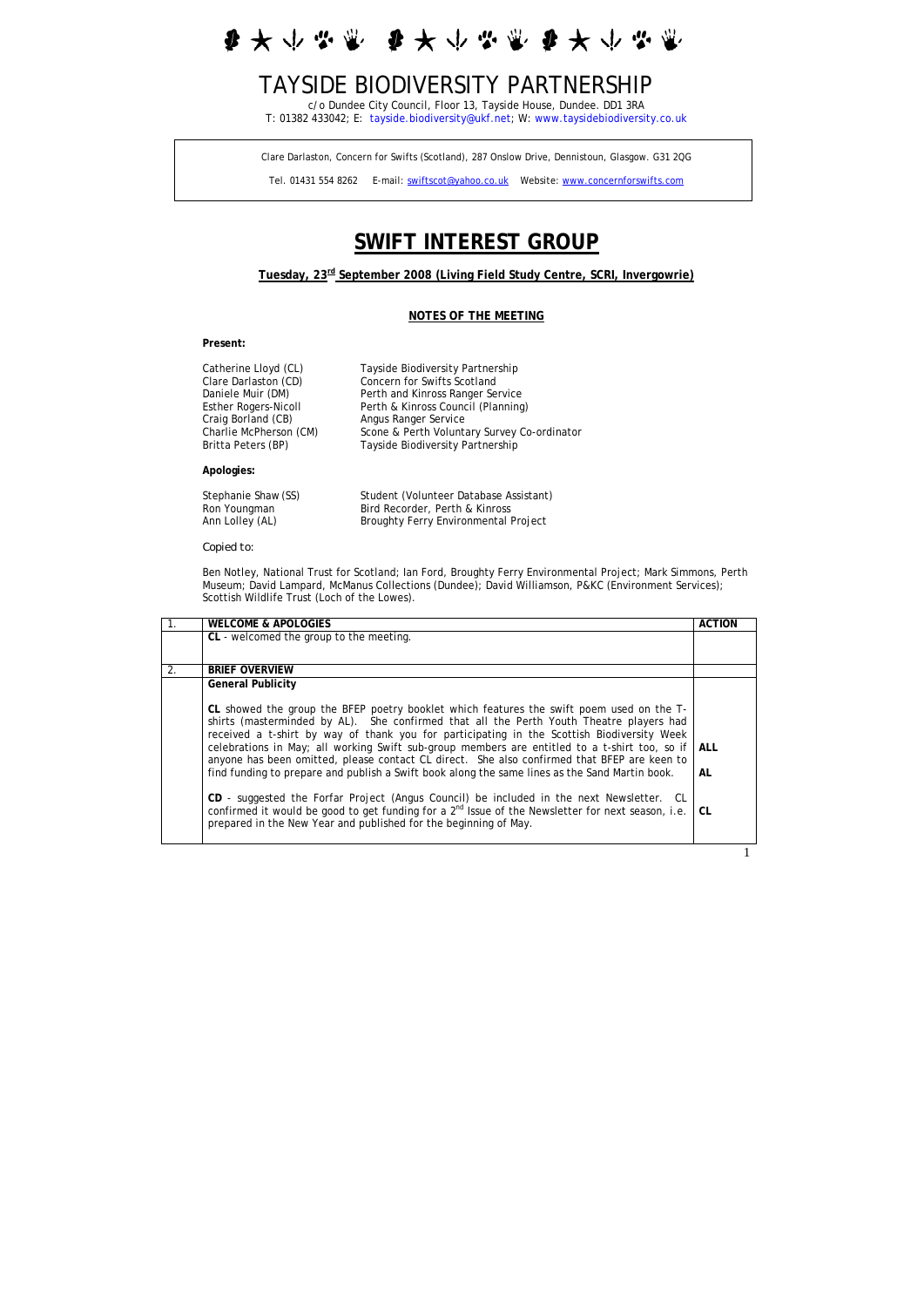|   | CL reported that the Perth Youth Theatre undertook the Street Theatre on Swifts and Bees and<br>had achieved a fantastic outcome. Their project was funded by the SITA Tayside Biodiversity<br>Promotions Fund. PYT would like to repeat this next year if funding available. Suggestions to<br>link in Swift Project to Tayside Biodiversity Festival week and (if run again) the Scottish<br>Biodiversity Week. Everyone asked to suggest event ideas for 1 <sup>st</sup> to 10 <sup>th</sup> May 2009.<br>Various suggestions made from group re further involvement from public - 'dots on maps' display,<br>(who to set up?); make your own nest box and other 'hands on' projects.                                                                                                                                                                                                                                                                                                                                                                                                      | CL<br>BP-<br>circulate list<br>for<br>suggestions |
|---|-----------------------------------------------------------------------------------------------------------------------------------------------------------------------------------------------------------------------------------------------------------------------------------------------------------------------------------------------------------------------------------------------------------------------------------------------------------------------------------------------------------------------------------------------------------------------------------------------------------------------------------------------------------------------------------------------------------------------------------------------------------------------------------------------------------------------------------------------------------------------------------------------------------------------------------------------------------------------------------------------------------------------------------------------------------------------------------------------|---------------------------------------------------|
| 3 | Survey and Ideas for 2009                                                                                                                                                                                                                                                                                                                                                                                                                                                                                                                                                                                                                                                                                                                                                                                                                                                                                                                                                                                                                                                                     |                                                   |
|   | CM - provided extensive list of sightings and read results of survey to group. CL noted that some<br>of these sightings need to be revised and updated. CD said that a publicity drive is needed to<br>get SOC involved in this area - their Edinburgh survey has run for 10 years CL suggested to start<br>publicising the new, more thorough, swift survey in Winter rather than leaving it until April. CD<br>added that starting survey in May might not be best as there should be more swifts in June/July<br>which would make the survey more interesting for children.                                                                                                                                                                                                                                                                                                                                                                                                                                                                                                                | CD/CL                                             |
|   | CM talked to CL about Lynn Wiltshire who would like some information re swift boxes. CM to<br>email details to CL, BP to forward details. CM also handing more swift surveys to CL, BP to send<br>'thank you' packs to participants.                                                                                                                                                                                                                                                                                                                                                                                                                                                                                                                                                                                                                                                                                                                                                                                                                                                          | BP - both<br>actions<br>done                      |
|   | CL also suggested a large project to involve as many Guides as possible throughout Tayside (if<br>feasible) - ERN to enquire. Perhaps something along the lines of "what can we see in the<br>evening"? This would bring in owls and bats, as well as swifts. BP wondered if it would be<br>appropriate to run this as a school holiday competition in July?                                                                                                                                                                                                                                                                                                                                                                                                                                                                                                                                                                                                                                                                                                                                  | <b>ERN</b>                                        |
|   | CD suggested an evening meeting & inviting RSPB and volunteer sector. Aerodrome at Scone<br>could accommodate up to 20 people from 6.30pm to 9-ish on 5th or 6th May 2009? ERN to find<br>out cost of Hall etc for the evening venue for funding purposes - there is a possibility that PKC<br>Council may fund? CD to maybe get Keith Morton of RSPB involved as they are also involved with<br>swifts. DM to do a 'Introduction to Swifts' presentation (last given at the Community Gardens,<br>Greenspace and Graveyards Workshop this March). All to aim to get public more involved. CL<br>confirmed the event would be an ideal way to thank existing volunteers and to hopefully<br>encourage new volunteers to come forward. "Spot the First Swift" might be an appropriate<br>local newspaper article at the end of April/beginning of May which would help publicise the<br>Volunteer Evening. This would tie in well with the Tayside Biodiversity Festival plans.                                                                                                                | <b>ERN</b><br>CD<br><b>DM</b><br>CL               |
|   | New Swift nest boxes<br>CD - said she would like to have wooden shoebox-style flat packs for new nest boxes built,<br>preferably made of cedar or larch for longevity (there is a source of this wood in both Perth and<br>Grangemouth). CL suggested prisons and local workshops for the disabled, materials to be paid<br>through funding - CD to contact; CD to provide aluminium or plastic templates for the correct<br>size for the box entrances (funding required). Templates have to show the correct sizes as well<br>as info on 'where to assemble'. Boxes need to have a warning about not being removed once<br>erected. CD also pointed out that schools should not be asked to make these boxes as they have<br>to be of substantial build, to last about 50 years.<br>CL requested a list of all items which require funding within the Interest Group so that a large<br>general grant application can be considered (this would also contribute to CD's substantial input<br>to Tayside projects); BP to look through 'funding' newsletter to see if anything can be found. | CD/CL<br><b>ALL</b><br><b>BP</b>                  |
| 5 | <b>Scottish Swifts Leaflet</b>                                                                                                                                                                                                                                                                                                                                                                                                                                                                                                                                                                                                                                                                                                                                                                                                                                                                                                                                                                                                                                                                |                                                   |
|   | CD - informed group about speaking to lan Thomson (RSPB) who agreed he would provide<br>funding for printing costs (black & white only). CL suggested Perth & Kinross Council as<br>alternative (who have previously printed material for TBP). CD to chase RSPB (lan Thomson) to<br>confirm 100% that printing would be funded.                                                                                                                                                                                                                                                                                                                                                                                                                                                                                                                                                                                                                                                                                                                                                              | CD                                                |
|   |                                                                                                                                                                                                                                                                                                                                                                                                                                                                                                                                                                                                                                                                                                                                                                                                                                                                                                                                                                                                                                                                                               |                                                   |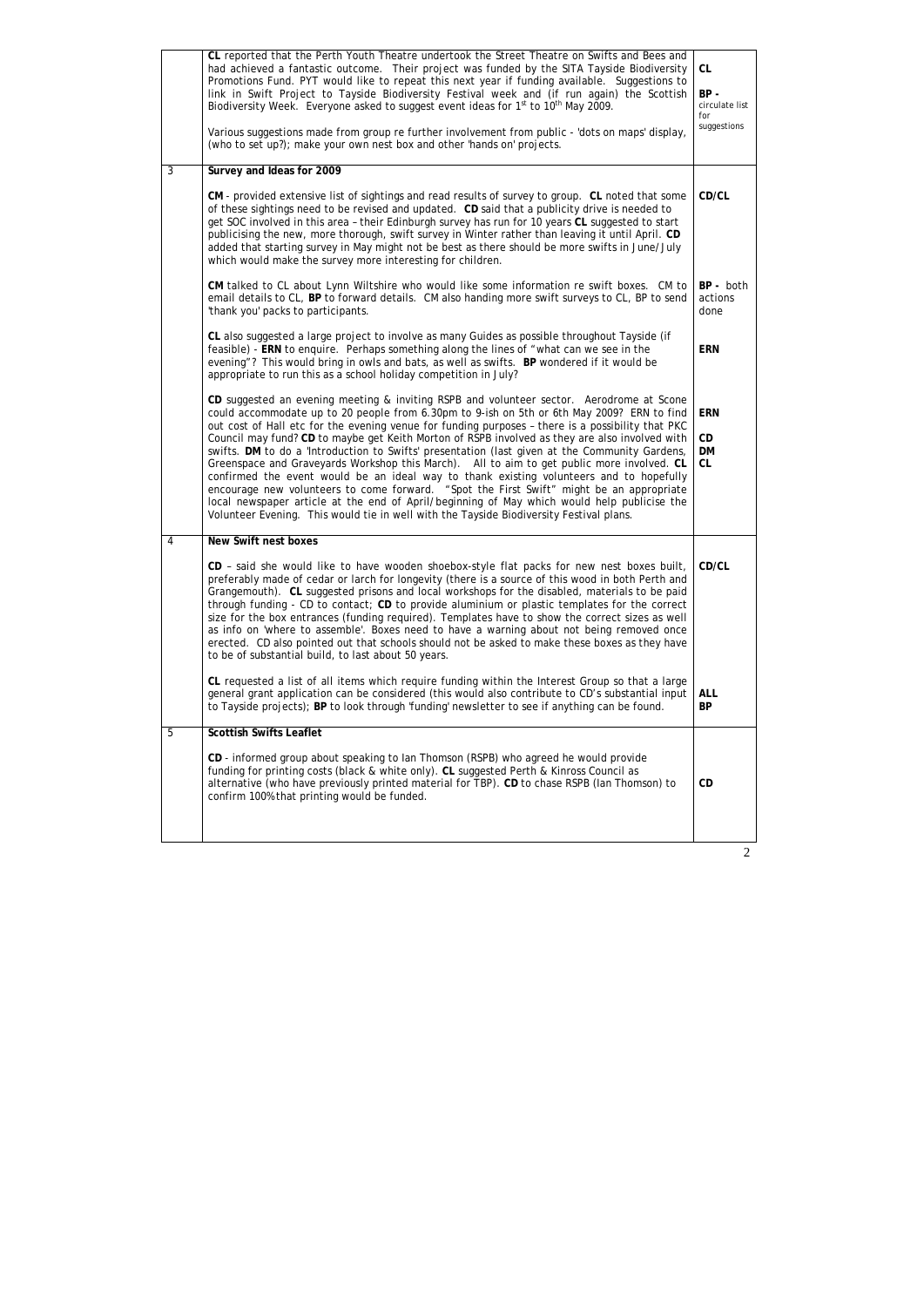| 6 | <b>National Swifts Meeting - CD</b>                                                                                                                                                                                                                                                                                                                                                                                                                                                                                                                                                                                                                                                                                                                                                                                                                                |                                                      |
|---|--------------------------------------------------------------------------------------------------------------------------------------------------------------------------------------------------------------------------------------------------------------------------------------------------------------------------------------------------------------------------------------------------------------------------------------------------------------------------------------------------------------------------------------------------------------------------------------------------------------------------------------------------------------------------------------------------------------------------------------------------------------------------------------------------------------------------------------------------------------------|------------------------------------------------------|
|   | CD - reported she took part in a tele-conference recently - the RSPB will amber-list swifts and<br>have started their own National Swift survey; Survey will be based on screeching parties & nest<br>site addresses. Restricted access available to database re addresses but Planning departments<br>RSPB - encourage members, big corporations and big<br>would have legitimate access.<br>organisations to get involved e.g. putting up nest boxes etc. Issue of maintenance brought up -<br>housing associations are to be assured that these projects are maintenance-free.                                                                                                                                                                                                                                                                                  | BP to<br>photocopy<br>minutes<br>of this to<br>group |
|   | CD informed that the Irish Swift Association reported that swifts there are to be protected all<br>year round; commented that there needs to be protection of nest sites not just particular nests.<br>Also informed that survey info is beginning to tell - RSPB might go down the Irish way but CD<br>wary of this as it may influence re-roofing and other building works.                                                                                                                                                                                                                                                                                                                                                                                                                                                                                      |                                                      |
|   | CD further asked for records of lost swift colonies to be added to future surveys (if known) to<br>eventually make the right people aware of the problem. CD - time schedule of 2009 to be<br>circulated (the one which excludes swifts) - CL to contact Ian Strachan (SNH Inverness) who is<br>reviewing the Scottish List - email and make aware of RSPB species list. CD to email info to CL<br>who will forward to IS.                                                                                                                                                                                                                                                                                                                                                                                                                                         | CD/CL                                                |
| 8 | <b>Perth and Kinross</b>                                                                                                                                                                                                                                                                                                                                                                                                                                                                                                                                                                                                                                                                                                                                                                                                                                           |                                                      |
|   | DM - no update just yet; other Rangers have put sightings online; these are being noted by<br>Stephanie. Swift walk in Dunning was done, lots of nest sites seen (as well as swallows and<br>housemartins). Braco Walk not so successful due to weather but people took survey forms so<br>possible updates later. Braco will be the first Biodiversity village in Tayside (because of a<br>number of school, nursery, graveyard projects overseen by a number of local organisations). CL<br>going to try to get a swift project going there as well (they are supposedly nesting in the old<br>tower but this has yet to be verified). DM mentioned that there should be swifts in the village<br>as there are lots of old buildings. DM reported that there are no swifts in the new nestboxes at<br>Crieff yet; CD advised that this could take up to 5 years. | <b>CL</b>                                            |
|   | DM is setting up a swift project with Burrelton PS - making nest boxes etc. This PS is a very<br>active Eco-school; DM to visit school in December to start project by making three nestboxes.                                                                                                                                                                                                                                                                                                                                                                                                                                                                                                                                                                                                                                                                     |                                                      |
|   | CL reported sightings in the centre of Perth (George Street) and confirmed that it may be<br>possible to ask the Civic Trust to help undertake city survey next year - CL to contact Bill<br>Wilson.                                                                                                                                                                                                                                                                                                                                                                                                                                                                                                                                                                                                                                                               | CL                                                   |
|   | It seems there are 5 pairs of swifts in converted stables at Ballintruim; these need to be<br>confirmed in 2009.                                                                                                                                                                                                                                                                                                                                                                                                                                                                                                                                                                                                                                                                                                                                                   |                                                      |
|   | NTS project                                                                                                                                                                                                                                                                                                                                                                                                                                                                                                                                                                                                                                                                                                                                                                                                                                                        |                                                      |
|   | No response from Dunkeld; CD has tried to get in touch with Lindsay McKinley (National Trust<br>Conservation Officer) but he has not replied yet. ERN to find out about the planning application<br>so that CL can report to SNH on whether the NTS has put up their nestbox.                                                                                                                                                                                                                                                                                                                                                                                                                                                                                                                                                                                      | <b>ERN</b>                                           |
| 9 | Angus - St Margaret's House                                                                                                                                                                                                                                                                                                                                                                                                                                                                                                                                                                                                                                                                                                                                                                                                                                        |                                                      |
|   | CB reported on St Margaret's House - 72 nest boxes now on the Orchardbank Business Park site<br>(Angus Council offices); the industrial site has been re-developed and improved for wildlife.<br>Swifts have been spotted flying but no nesting? Staff at St Margaret's are looking for a camera to<br>watch swifts - they have organised raffles etc. Three housemartins were spotted in new Angus<br>Council building.                                                                                                                                                                                                                                                                                                                                                                                                                                           |                                                      |
|   | Also reported that there are definitely at least a dozen swifts in Glen Prosen (upland swifts). CB<br>informed that there is nesting in Strathardle and suggested that a swift watch should be done<br>there next year; perhaps something the Swift Interest Group could do as an evening event? CD<br>reported that swifts have also been spotted in Glen Clova. CL proposed that a specific Upland<br>Swift Survey is undertaken next year to ascertain exactly where the swifts are in the Tayside<br>glens.                                                                                                                                                                                                                                                                                                                                                    | <b>ALL</b><br><b>ALL</b>                             |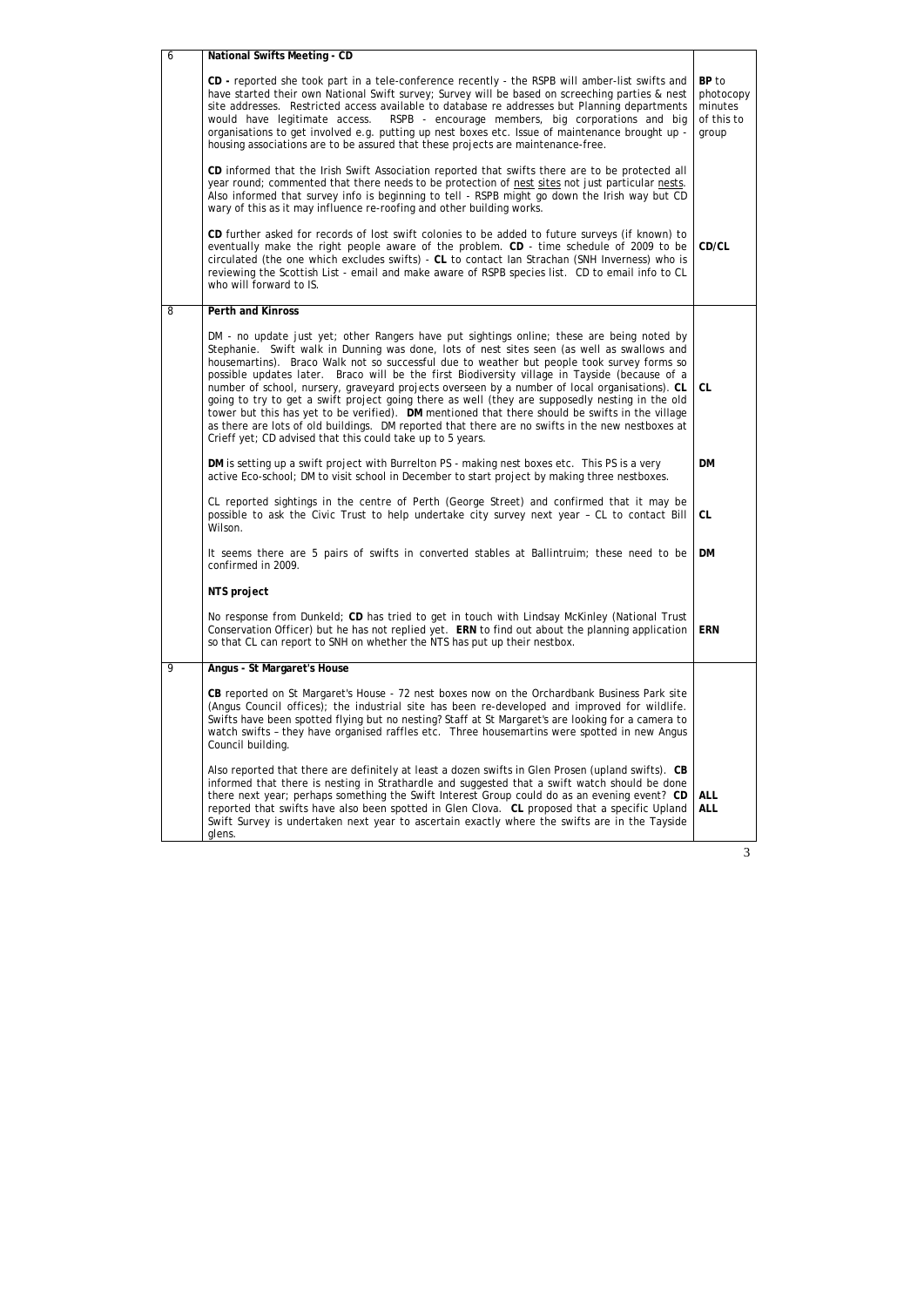| 10                                                                                                                                                                                   | Dundee<br>CD - informed group about previous Dundee Project meeting minutes (her own) - to provide BP                                                                                                                                                                                                                                                                                                                                                                                                      |                  |  |  |
|--------------------------------------------------------------------------------------------------------------------------------------------------------------------------------------|------------------------------------------------------------------------------------------------------------------------------------------------------------------------------------------------------------------------------------------------------------------------------------------------------------------------------------------------------------------------------------------------------------------------------------------------------------------------------------------------------------|------------------|--|--|
|                                                                                                                                                                                      | CD/CL                                                                                                                                                                                                                                                                                                                                                                                                                                                                                                      |                  |  |  |
|                                                                                                                                                                                      | CD - would like to get a Menzieshill Survey started in Dundee; should school get involved? CL to<br>contact Morag Cooney of the Education sub-group (DCC) to find out who to contact at the school<br>- possibility of Eco-school getting involved? Perhaps the school could help with a specific swift<br>mapping of the area?                                                                                                                                                                            | <b>CL</b>        |  |  |
|                                                                                                                                                                                      | CD pointed out that there are no swift projects running in Broughty Ferry i.e. surveys etc; CLto<br>contact BFEP and ask if it would be possible to organize more projects. This may tie in with the<br>proposed new Swift booklet.                                                                                                                                                                                                                                                                        | <b>CL</b>        |  |  |
|                                                                                                                                                                                      | Hillcrest Housing Association has invited CD to take a Swift information stand at its Green Day<br>event in Bonar Hall, Dundee on 21 <sup>st</sup> October. CL will already be taking part in the event.                                                                                                                                                                                                                                                                                                   | CD               |  |  |
| 11                                                                                                                                                                                   | <b>Church Swift Project</b>                                                                                                                                                                                                                                                                                                                                                                                                                                                                                |                  |  |  |
|                                                                                                                                                                                      | CL informed that nothing appears to be happening on the new Scottish Church Swift project. CD<br>would like to bring up to English Swift projects standards (see minutes of 29/4/08). There,<br>ninety churches are being renovated with swifts in mind.                                                                                                                                                                                                                                                   | CD.              |  |  |
|                                                                                                                                                                                      | It was agreed to ask Andrew Roger (Glen Devon) if he would be willing to check the<br>Auchterarder churches for nest sites in 2009.                                                                                                                                                                                                                                                                                                                                                                        | CL.              |  |  |
| 12                                                                                                                                                                                   | Swift Survey - volunteer update                                                                                                                                                                                                                                                                                                                                                                                                                                                                            |                  |  |  |
|                                                                                                                                                                                      | CL reported on volunteer acknowledgement being sent out this year (Swift 'thank you' letter).<br>BP to attach copy of this to minutes for info. CL thanked Stephanie and Britta for all their help<br>with this.                                                                                                                                                                                                                                                                                           | <b>BP</b>        |  |  |
| CL confirmed that Stephanie Shaw's work had been excellent and that SS would like to continue SS<br>with this if her university work would allow.                                    |                                                                                                                                                                                                                                                                                                                                                                                                                                                                                                            |                  |  |  |
|                                                                                                                                                                                      | CD advised that RSPB definitely want Microsoft Access for main central swift reports - this info<br>should be in Access to enable conversion to GIS. Further suggested that a separate post code<br>column should be added to list; Grid Ref is fairly much at the front of the sheet, this is really<br>only necessary for GIS but not for general info. Do we need a postcode? Important to add<br>"building type" as this information is requested in the Tayside forms.                                | <b>SS</b>        |  |  |
|                                                                                                                                                                                      | CL said that she had checked how other Biodiversity Partnerships had been recording their swift<br>surveys. All said that the information was input into Excel so that it could be lifted into other<br>programmes and shared amongst museums, National Biodiversity Network, etc. SS had doubled<br>up on her work by ensuring that all records had been put into both Access and Excel and it was<br>decided to continue this so that the information could be made available to anyone and<br>everyone. | <b>SS</b>        |  |  |
| 13                                                                                                                                                                                   | Date and Place for next Meetings                                                                                                                                                                                                                                                                                                                                                                                                                                                                           |                  |  |  |
|                                                                                                                                                                                      | The Scottish Swift Gathering did not take place this year, but CD proposed that she approach<br>the BTO office in Stirling to ask if they could host such a meeting on either 20 or 22 January<br>2009. This meeting would be open to any Swift Worker in Scotland.                                                                                                                                                                                                                                        |                  |  |  |
| The next meeting of the Tayside Swift Interest Group will be held at Perth & Kinross Council at<br>the end of April 2009; date to be confirmed. ERN to organise Room for 10 + lunch. |                                                                                                                                                                                                                                                                                                                                                                                                                                                                                                            | CD<br><b>ERN</b> |  |  |
|                                                                                                                                                                                      |                                                                                                                                                                                                                                                                                                                                                                                                                                                                                                            |                  |  |  |